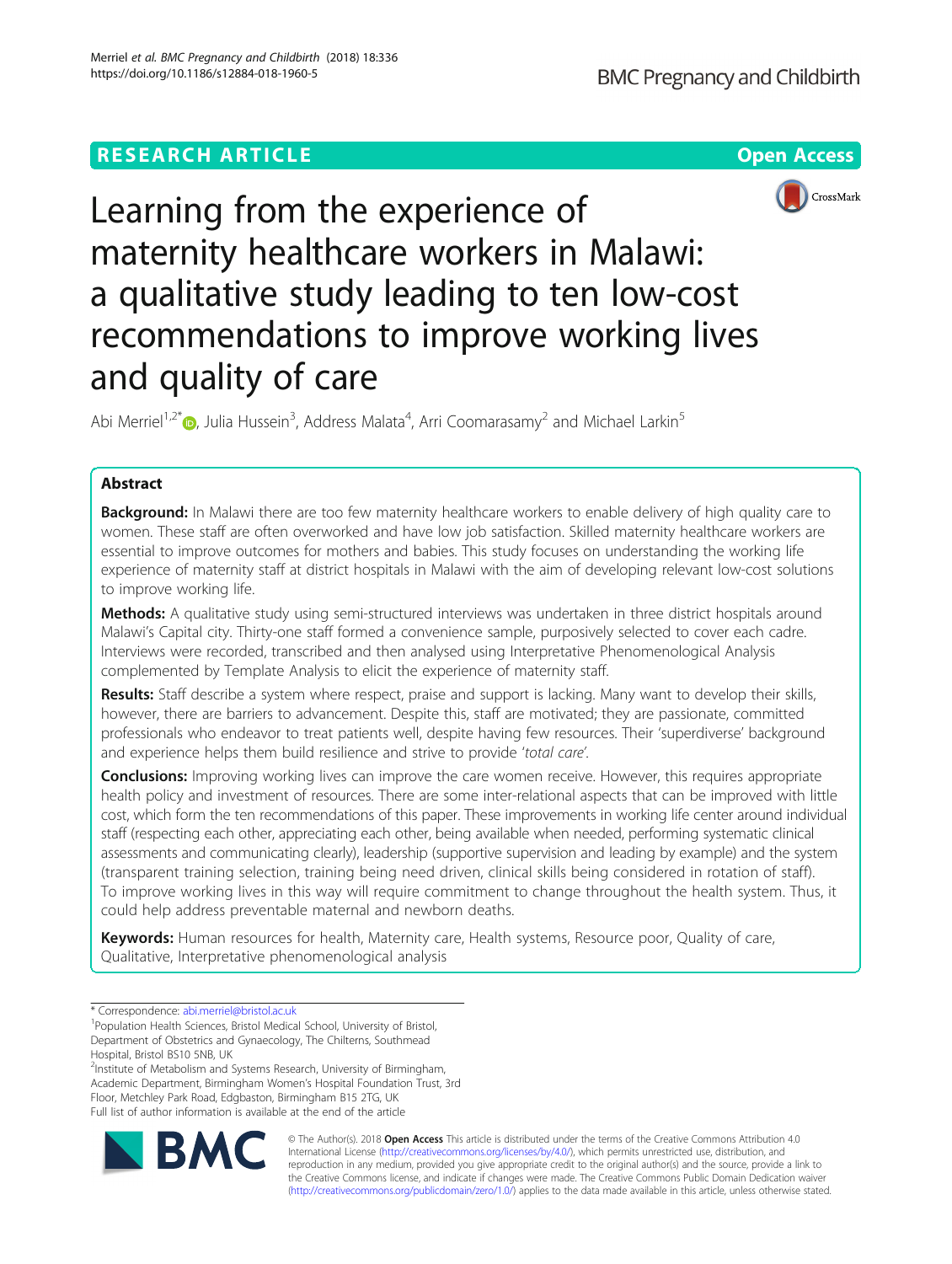# Background

The health system and the workers within it are essential for enabling good maternal health [[1\]](#page-10-0). However, there is a shortage of healthcare workers (HCWs) in the places that need them most. Despite this issue gaining increasing attention over the last decade [[2\]](#page-10-0), the Global Health Workforce Alliance estimates a shortfall of 12.9 million skilled HCWs by 2035 [[3\]](#page-10-0).

Skilled providers reduce maternal mortality [[4\]](#page-10-0). The World Health Organization (WHO) predicts that good quality care at delivery could reduce the 300,000 annual maternal deaths by over one-third, the number of stillbirths by over 500,000 and neonatal deaths by 1.3million [\[1,](#page-10-0) [5](#page-10-0)].

Skilled providers are essential for care at delivery. Many countries with high maternal mortality rates fall below recommended staffing levels [\[2](#page-10-0)]. Insufficient numbers of HCWs affects both the quality of care for women, and the workload of other staff. Providers are overworked, have less opportunity for interaction with colleagues and consequently face reduced job satisfaction  $[6]$  $[6]$ . A focus on the working life experience of HCWs may identify locally appropriate strategies to improve working environments for staff, thus enabling an improvement in their performance [\[7](#page-10-0)].

The Malawian government have been addressing this issue for a decade  $[8]$  $[8]$ , but the improvements that have been made are fragile [[9\]](#page-10-0). A recent service provision assessment, revealed that a skilled birth attendant was available 24 h a day in fewer than 90% of hospitals, and only one-third of clinics [[10\]](#page-10-0). This undoubtedly contributes to the high maternal mortality ratio in Malawi of 510 per 100,000 live births [[11\]](#page-10-0).

This study aims to understand the working life experience of HCWs at district level facilities in Malawi. It will illuminate the positive elements of their working lives, the challenges they face and enable relevant solutions to be developed.

### Methods

### Study design

This qualitative study used one-to-one interviews with HCWs and combined two approaches to data analysis to allow a powerful picture of experience to be formed. Interpretative Phenomenological Analysis (IPA) harnesses the lived-experience in an in-depth, bottom-up approach using solely the data from participants. This approach was employed to identify core themes in an intensively-analysed sub-sample of the interviews [[12](#page-10-0)]. Template Analysis(TA) [[13](#page-10-0)] is a top-down approach, which was used to extend and develop these themes across the remainder of the dataset. This combination has been employed in previous studies [[14\]](#page-10-0) and benefits from the combined strengths of each approach. TA complements IPA as a flexible means of developing and transferring the coding structure within a larger sample [[13,](#page-10-0) [15\]](#page-10-0).

#### Context

The study took place near Malawi's Capital. Participants were recruited from three government hospitals; a district referral center, a district hospital and a community hospital. The district referral center had approximately 15,000 deliveries annually. Care was delivered by consultant and trainee obstetricians, general practitioners, clinical officers, degree level or registered nurses, diploma level nurse midwife technicians, trained nursing auxiliaries and untrained patient and hospital attendants. The district hospital, with approximately 3,700 deliveries annually, had no doctors who deliver obstetric care but had the other cadres. The community hospital with approximately 4,700 deliveries per year had no doctors or nursing auxiliaries.

### Sampling

IPA requires participants to have a shared experience, to enable exploration of the common or conflicting ideas within and between cases  $[16]$ . Here, the common perspective was working in a government hospital in Malawi. A sampling technique of convenience was used to access those staff who were available when the researcher was present. This was complemented by a purposive approach to ensure different cadres of staff were represented. A sample of six to nine participants was desired for the IPA element of the study as this is the volume of cases for which we felt in-depth experiential analysis was feasible. Beyond that, we wanted to gain a broader perspective of the range of staff and also allow staff who wanted to participate to share their stories. We determined that approximately 10 interviews per site would allow both of these goals to be met.

### Data collection

Following ethical approval from the Universities of Malawi and Birmingham, HCWs of all cadres were invited to participate in the study. After obtaining written informed consent, interviews were arranged with staff at a time convenient to them and a unique identifier (pseudonym) allocated. Semi-structured interviews lasting 30–90 min were carried out using a topic guide (Additional file [1\)](#page-9-0), recorded and then transcribed. Participants were invited to receive their transcript, and several requested this, although only one made minor alterations.

# Data analysis

IPA required a detailed analysis of a small number of cases [\[12\]](#page-10-0). Nine cases, with the richest experiential data, spread across sites and cadres of staff were selected. These transcripts were read, re-read, then coded by hand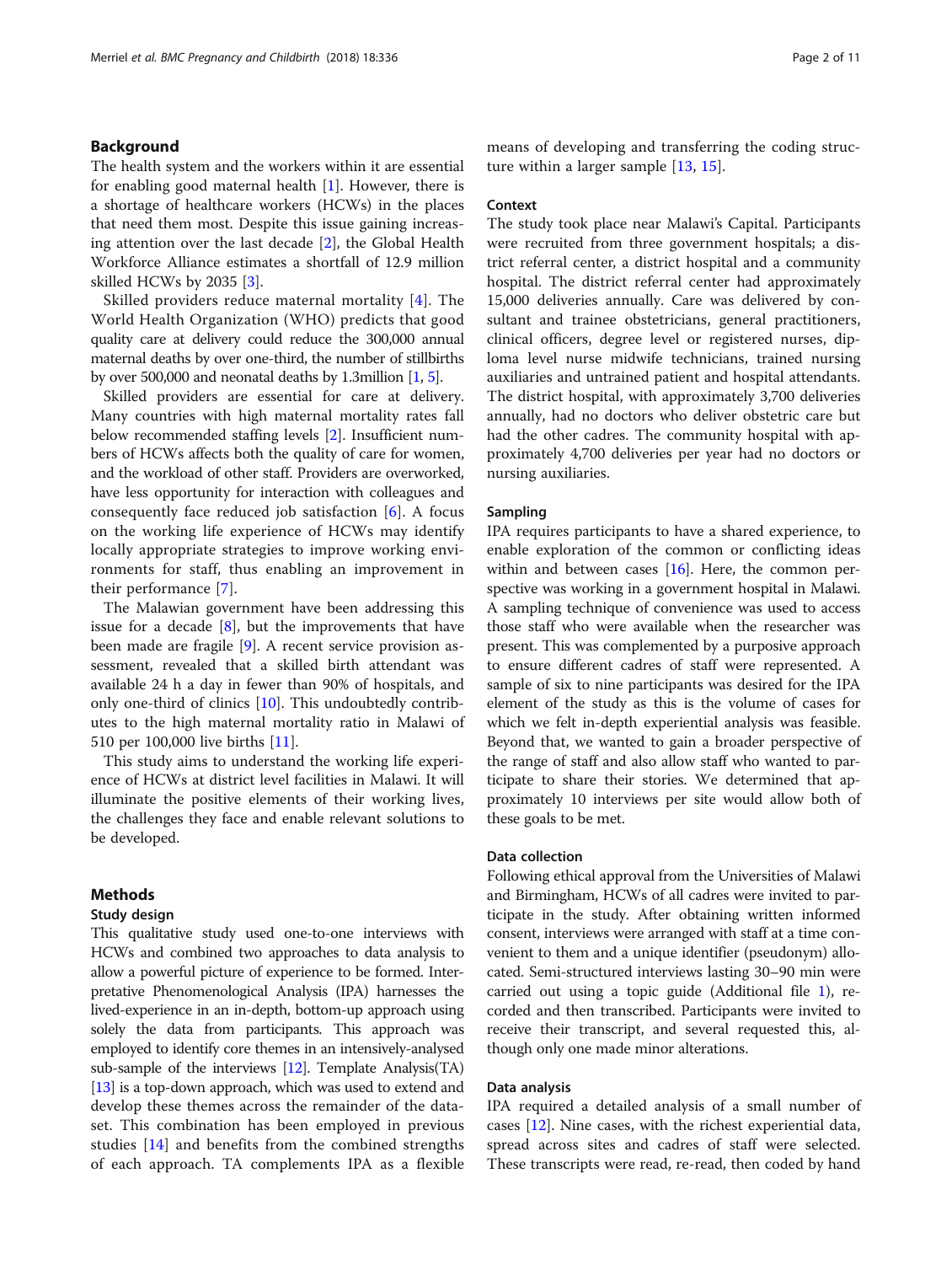by AMe and in part by ML. Coding focused upon capturing the meanings of important work-related experiences, from the respondents' perspective. The research team then reviewed the emerging themes and feedback was sought from participants. These themes formed a 'template' for the second phase of analysis. This was carried out independently of the IPA, allowing the analysis to be grounded in the lived experience, but also to cope with the volume of data collected. This template was then applied to nine interviews using the qualitative software NVIVO version 10. The sub-themes were modified to incorporate new ideas, before being applied to the remaining dataset. During the application to the remaining dataset, no further themes were added.

Each coded theme was explored further. The data was analysed by understanding the distribution of codes across the data. The relationships between themes were then explored. This was carried out by drawing out key ideas from each case and creating individual 'maps' of the key themes. Ideas that corroborated or were polarised were identified and considered across cases in addition to within cases this provided the opportunity to develop the contents within each theme more fully [[17](#page-10-0), [18\]](#page-10-0).

#### The position of the researchers

AMe undertook the interviews and analysis. As a medical doctor with a background in obstetrics and gynaecology this PhD student based in the UK, brought a clinical perspective to the analysis. ML provided supervision and triangulation on the developing analysis from the perspective of phenomenological psychology.

### Results

Interviews were carried out with 31 HCWs at three sites (Table 1). An overview of the thematic structure is presented in Table [2.](#page-3-0) It is important to understand the context of work for these HCWs (Table [3](#page-4-0)). They described difficult working conditions with too few staff, resources, low pay and poor facilities with an increasing number of patients.

| Table 1 Interview participants by site, cadre and sex |  |
|-------------------------------------------------------|--|
|-------------------------------------------------------|--|

|                             | District Referral<br>Hospital |        | District<br>Hospital |                | Community<br>Hospital |        |
|-----------------------------|-------------------------------|--------|----------------------|----------------|-----------------------|--------|
|                             | Male                          | Female | Male                 | Female         | Male                  | Female |
| Patient attendant           |                               |        |                      |                |                       |        |
| Nursing Auxiliary           |                               |        |                      |                |                       |        |
| Nurse midwife<br>technician |                               |        |                      | $\overline{4}$ |                       | 5      |
| Nursing Officer             | $\mathcal{P}$                 | 1      |                      | 2              |                       |        |
| Clinical Officer            | 4                             |        |                      | 2              | 2                     |        |
| Doctor                      |                               |        |                      |                |                       |        |

# Wanting a culture of respect, praise and support: Systemic issues

Hierarchical relationships were a divisive but systemic feature of participants' accounts of their interpersonal interactions. For example, Alile, a nurse midwife technician(NMWT), described a 'demarcation' between staff that exists between and within cadres. Paul a clinical officer(CO) believed this hierarchy 'play some some role in um actually weakening the teams'.

Staff felt inferior 'we don't have any due[feel able to] to tell them what, what can we do' and uncared for 'they don't regard us they don't look at our welfare' (Alile NMWT). Staff had insight into the effects of this hierarchy. Victor, CO, felt that 'sometimes I may not be humble enough to take their[nurses'] suggestions'.

Climbing the hierarchy by upgrading often meant spending less time delivering care. The ward staff were left to work, whilst noting that their seniors and role models were largely absent from the ward. For example:

'Sometimes they can come in the morning, they just walk walk [through] then they go out...the in-charges... the matron eeh is so difficult…yeah, she come here but she don't work. She just stay, then she go, she come at lunch eat, go.'(Rhoda, NMWT).

This lack of ward leadership meant that staff were frustrated, demoralised and had few opportunities to learn from senior, experienced colleagues. They valued being able to consult their senior colleagues. However, in its current format, HCWs felt that supervision was problem focused rather than supportive:

'They usually will always come to ask for something or to probe more if a problem comes in. That's when they would like to know more but on the good things that we do, no.' (Cynthia, Nursing Officer (NO))

The lack of support extends to being transferred, a situation in which staff feel that they have no control. For example. Alile struggled to cope with the idea of being transferred because, 'they can…remove me from here to work somewhere regardless of my feelings and how can I cope with the other ward'. In addition to this being personally challenging, it could leave wards with inexperienced staff: 'as for maternity we don't have lots lots of those experienced ones it's just a youthful generation' (Kennedy, NO).

# Passionately, determinedly fulfilling a dream: Staff motivation

Many HCWs felt that 'the dream I had, I have fulfilled' (Ellen, NMWT). Victor a CO described a common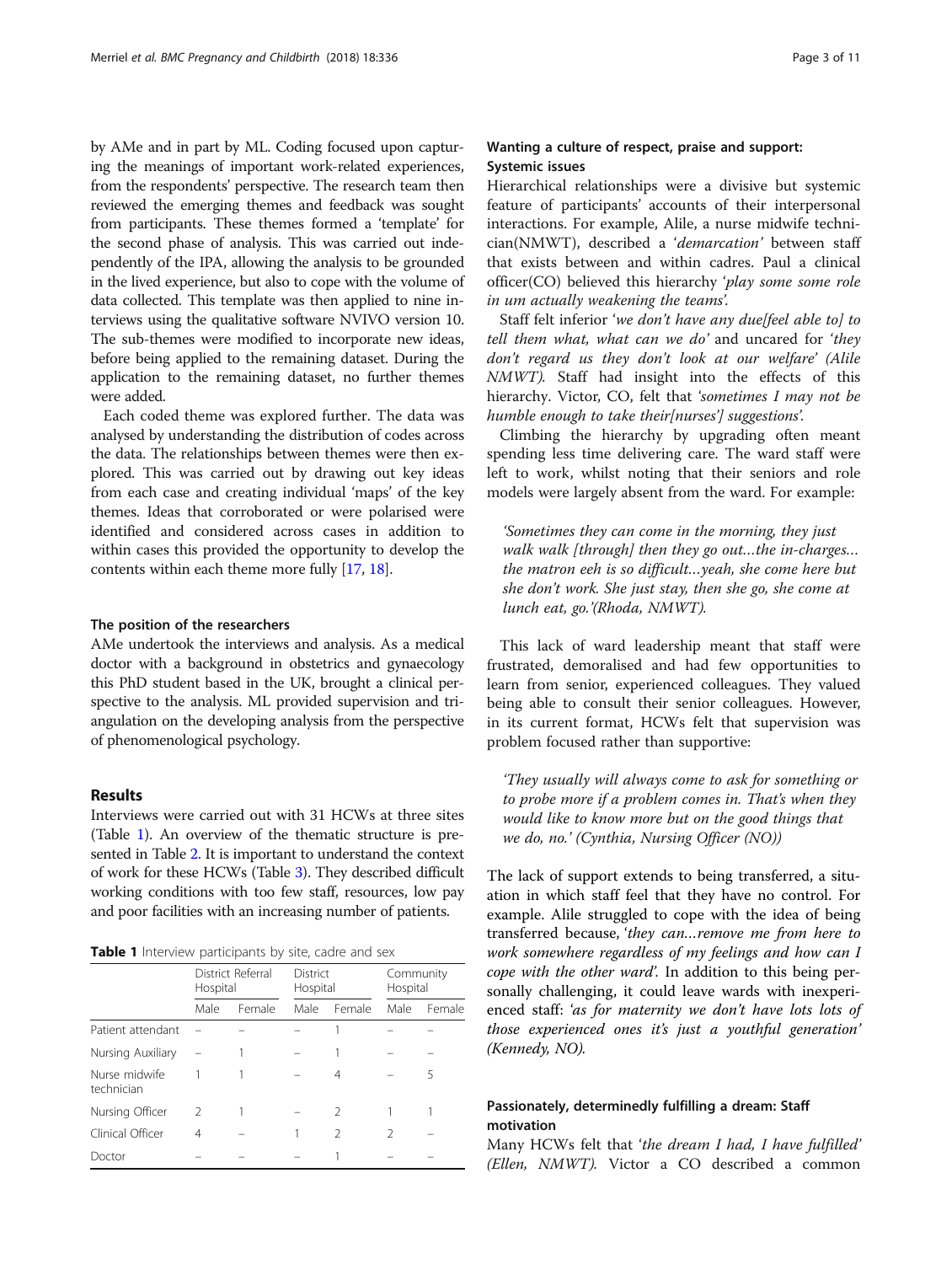<span id="page-3-0"></span>Table 2 The thematic structure of the initial IPA and final IPA/TA hybrid analysis indicating the super-ordinate and minor themes in addition to the number of participants contributing to each super-ordinate theme

| Initial IPA Template                                               | Final IPA/TA Template (number of participants contributing to evidence for theme) |                                   |                           |  |  |
|--------------------------------------------------------------------|-----------------------------------------------------------------------------------|-----------------------------------|---------------------------|--|--|
| Support to do the job                                              | Wanting a culture of respect, support and praise: Systemic issues (31)            |                                   |                           |  |  |
| Calling for help from clinicians<br>Conflict between cadres        | Absent from work                                                                  | Calling for help from             | Feedback from colleagues  |  |  |
| Coping Strategies                                                  | Training                                                                          | clinicians                        |                           |  |  |
| Feedback from colleagues                                           | Communication                                                                     | Conflict between cadres           | Clear responsibilities    |  |  |
| Teamwork                                                           | Good working environment Hierarchical system                                      |                                   | Inadequate facilities     |  |  |
| Inadequate facilities<br>Leadership                                | Incentives Embedded                                                               | Leadership                        |                           |  |  |
| Management                                                         |                                                                                   |                                   | Management                |  |  |
| Night time worst                                                   | Food Important                                                                    | Night time worst                  | No control                |  |  |
| Common goals<br>Communication                                      | Not properly doing duties                                                         | Nurses with the patients          | Patients agency           |  |  |
| No control                                                         | Pay                                                                               | Poor clinical assessment          | School hoping to go       |  |  |
| Nurses with the patients                                           | Pressure of work high                                                             | Quiet times                       | Referral                  |  |  |
| Resources<br>Senior support                                        | Resources                                                                         | Selection for training            | Senior support            |  |  |
| Supervision                                                        |                                                                                   |                                   |                           |  |  |
| Referral                                                           | Supervision                                                                       |                                   |                           |  |  |
| Food Important                                                     |                                                                                   |                                   |                           |  |  |
| Being a healthcare worker is hectic but good outcomes              | Passionately, determinedly fulfilling a dream: Staff Motivations (31)             |                                   |                           |  |  |
| are enjoyable                                                      | Career history                                                                    | Caring about patients             | Common goals              |  |  |
| Clear responsibilities                                             | Conflict between cadres                                                           | Enjoying                          | Experienced worker        |  |  |
| Enjoy job<br>Pressure of work high                                 | Feedback from colleagues                                                          | Feedback from patients            | Good working              |  |  |
| Outside of work                                                    |                                                                                   |                                   | environment               |  |  |
| Quiet times                                                        | Teamwork                                                                          | Hierarchical system               | Inadequate facilities     |  |  |
| Motivation for doing job<br>Feedback from patients                 | Personal ambition and                                                             | Food Important                    | Motivation for becoming   |  |  |
|                                                                    | achievement                                                                       |                                   | <b>HCW</b>                |  |  |
| Treating all patients well; Physically, socially and               | Leadership                                                                        | Responsibility                    | Outside of work           |  |  |
| spiritually.                                                       |                                                                                   |                                   |                           |  |  |
| Quality Improvement<br>Want to do good                             | Patients agency                                                                   | Pay                               | Role models               |  |  |
| Whole person care                                                  | Senior support                                                                    | Supervision                       | Training                  |  |  |
| Respectful Care                                                    |                                                                                   |                                   |                           |  |  |
| Caring about patients<br>Not properly doing duties                 | Want to do good job                                                               |                                   |                           |  |  |
|                                                                    | Treating patients well; Physically, socially and spiritually (31)                 |                                   |                           |  |  |
| Continuing development to increase independence                    | Calling for help from                                                             | Caring about patients             | Conflict between cadres   |  |  |
| and recognition<br>Experienced worker                              | clinicians                                                                        |                                   |                           |  |  |
| Career history                                                     | Coping Strategies                                                                 | Night time worst                  | Not properly doing duties |  |  |
| Hierarchical system                                                | Nurses with the patients                                                          | Poor clinical assessment          | Pressure of work high     |  |  |
| Learning from experience                                           | Quality Improvement                                                               | Referral                          | Respectful Care           |  |  |
| Learning from experienced colleagues<br>Learning from other cadres |                                                                                   |                                   |                           |  |  |
| Personal ambition and achievement                                  | Teamwork                                                                          | Want to do good job               | Whole person care         |  |  |
| On the job training                                                |                                                                                   |                                   |                           |  |  |
| Role Models<br>School hoping to go                                 | Continuing development to increase independence, recognition and prospects (31)   |                                   |                           |  |  |
| Motivation for becoming hcw                                        | Absent from work                                                                  | Career History                    | Conflict between cadres   |  |  |
| Picked for school                                                  | Training                                                                          |                                   |                           |  |  |
| Incentives motivate, meet needs and encourage                      | Hierarchical system                                                               | Learning from experience          | Food Important            |  |  |
| implementation                                                     | Learning from other cadres                                                        | Personal ambition and             | Learning from experienced |  |  |
| Absent from work Training                                          |                                                                                   | achievement                       | colleagues                |  |  |
| Incentives embedded in the system<br>Pay                           | On the job training                                                               | Pay                               | Picked for school         |  |  |
|                                                                    | School hoping to go                                                               | Selection for training            | Training                  |  |  |
|                                                                    | Incentives motivate, meet needs and encourage implementation (30)                 |                                   |                           |  |  |
|                                                                    | Incentives embedded in<br>the system                                              | Training motivating<br>incentives | Selection for training    |  |  |
|                                                                    | Pay                                                                               | Food Important                    |                           |  |  |
|                                                                    |                                                                                   |                                   |                           |  |  |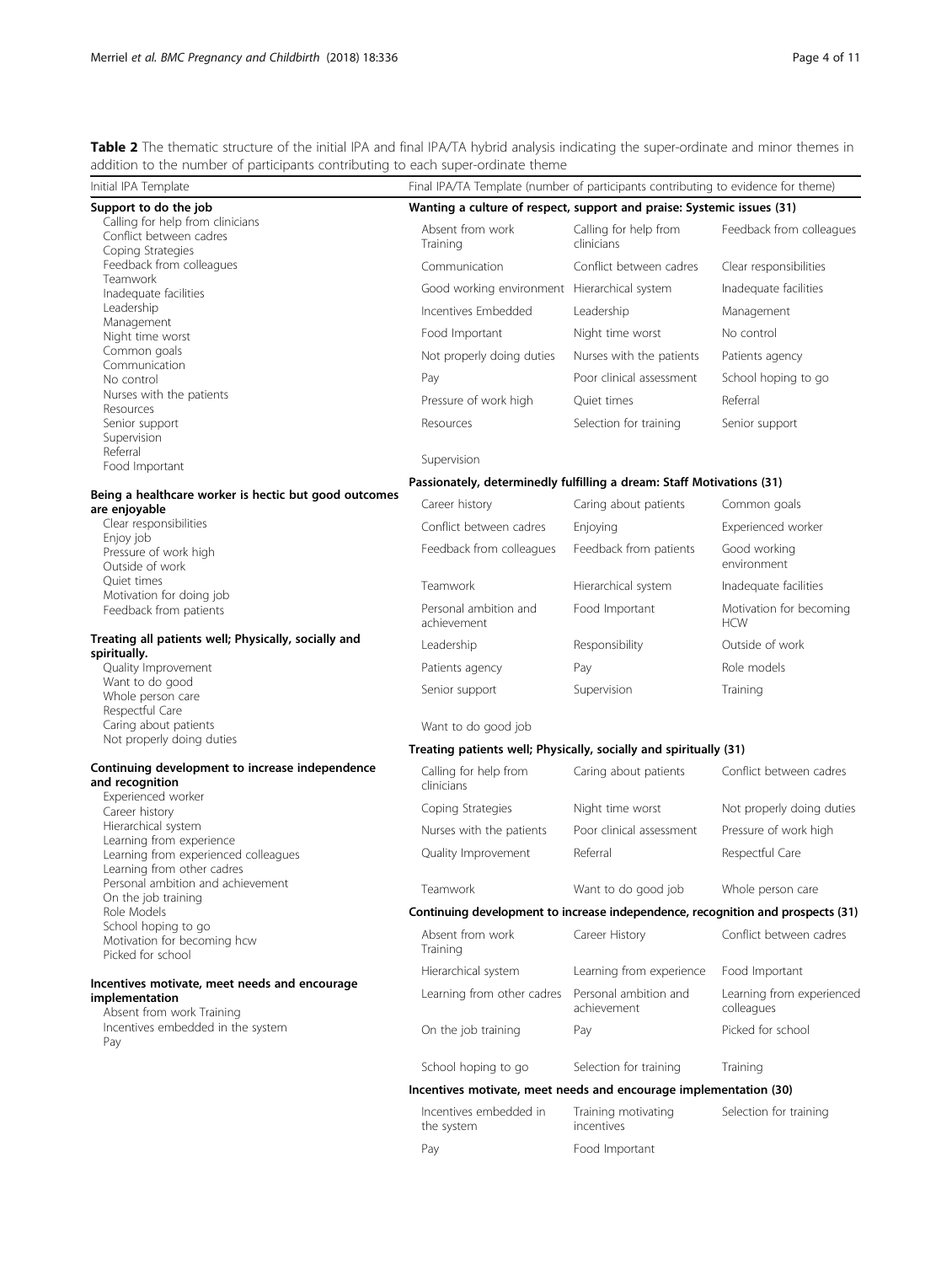<span id="page-4-0"></span>Table 2 The thematic structure of the initial IPA and final IPA/TA hybrid analysis indicating the super-ordinate and minor themes in addition to the number of participants contributing to each super-ordinate theme (Continued)

| Initial IPA Template | Final IPA/TA Template (number of participants contributing to evidence for theme) |                                         |                          |  |
|----------------------|-----------------------------------------------------------------------------------|-----------------------------------------|--------------------------|--|
|                      | Commitment, communication and taking responsibility: Professionalism (31)         |                                         |                          |  |
|                      | Absent from work<br>Caring about patients<br>Personal                             |                                         | Communication            |  |
|                      | Conflict between cadres                                                           | Coping Strategies                       | Learning from experience |  |
|                      | Learning from other cadres                                                        | Learning from experienced<br>colleagues | Responsibility           |  |
|                      | Not properly doing duties                                                         | Other cultures                          | Teamwork                 |  |
|                      | Outside of work                                                                   | Patients agency                         | Poor clinical assessment |  |
|                      | Quality Improvement                                                               | Respectful Care                         | Want to do good job      |  |
|                      | Night time worst                                                                  |                                         |                          |  |
|                      | Superdiversity of healthcare staff (31)                                           |                                         |                          |  |
|                      | Career history                                                                    | Experienced worker                      | Family background        |  |
|                      | Learning from other<br>cadres                                                     | Motivation for becoming<br><b>HCW</b>   | Other cultures           |  |
|                      | Patients agency                                                                   | Outside of work                         |                          |  |

motivation of helping people: 'I wanted to be…one of the people that could be helping other people'.

HCW motivation could be enhanced when staff appreciated each other as Roshin, a NMWT described: 'even just appreciating, oh you are working hard, you are a hard worker you feel better'. However, patients approaching staff could provide more powerful feedback:

# 'I feel motivated because of like the feedback that I get from people yeah cos [because] I could meet some

Table 3 Context of Working Environment in Malawian District Hospitals

people maybe a mother and her baby…she will come to me and say this is your child you delivered me during that time so I feel like wow this is great.' (Vincent, NO)

Staff felt recognised, respected and appreciated when approached by patients. As with Vincent, they spoke of these experiences fondly and found them motivating.

# Commitment, communication and taking responsibility: Professionalism

HCWs identified as professionals and wanted to do a good job. For example, when there was a staff shortage, the ward in-charge showed commitment and came in to 'make sure that care of the patient is not compromised' (Kingston, NO, in-charge). Kingston later reflected that 'there's a lot of things in our facility that are supposed to be changed, this showed an understanding of the need to make changes, perhaps the first step in taking responsibility.

Similarly, other staff also tried to 'improve on healthcare where maybe something went wrong' (Ash, CO). Ash described the importance of reflecting together in a constructive rather than critical way:

'The goodness that it [reflecting constructively] doesn't pinpoint on the fingers, that you are the one who did this thing. No but it's like a general consensus, agreeing on what went wrong in the management of the patient.'

Staff shared stories of how they reflected on their professional practice. One CO, Aubrey, described how he was spurred to do this after an incident where a woman died because of poor communication:

TOO FEW STAFF: In maternity we are only six nurses. Six nurses to cover during the day, the same six nurses to cover during the night. So most of the times we work, we are, something like we are punished. (Ellen, Nurse midwife technician)

NOT ENOUGH RESOURCES: A crisis of no delivery packs, no forceps, wherever there is a tear you have to run to the theatre to check for the needle in order to repair the tear. So that is our nice working place. (Chiso, Nurse Midwife Technician)

INADEQUATE FACILITIES: The three beds assisting 400 women [in a month]. It's, it's, it's a lot and ee I feel so bad because the space is so small and then, some of patients may be delivering on the floor. (Kingston, Nursing officer, incharge)

INCREASING WORKLOAD: The president announced that no one should be delivering to them [traditional birth attendants] so more are coming. And when they deliver at home they give penalty to the chief so in fear of giving penalty to the chief so they are forced to come to the hospital. (Aubrey, Clinical officer)

LOW PAY: The salaries are not enough to take us for thirty days. (Paul, Clinical officer)

LATE PAY FOR OVERTIME: You find that you work. Instead of going home to rest, you know this, there's a shortage, let me cover the shortage at the end you agree that at the end you will have such amount they don't give you. Then it's an embarrassing and you are discouraged to work in extra hours, eh, which makes the people who are on normal duty to feel the work because for example yesterday, yester night I was alone (Alile, Nurse midwife technician)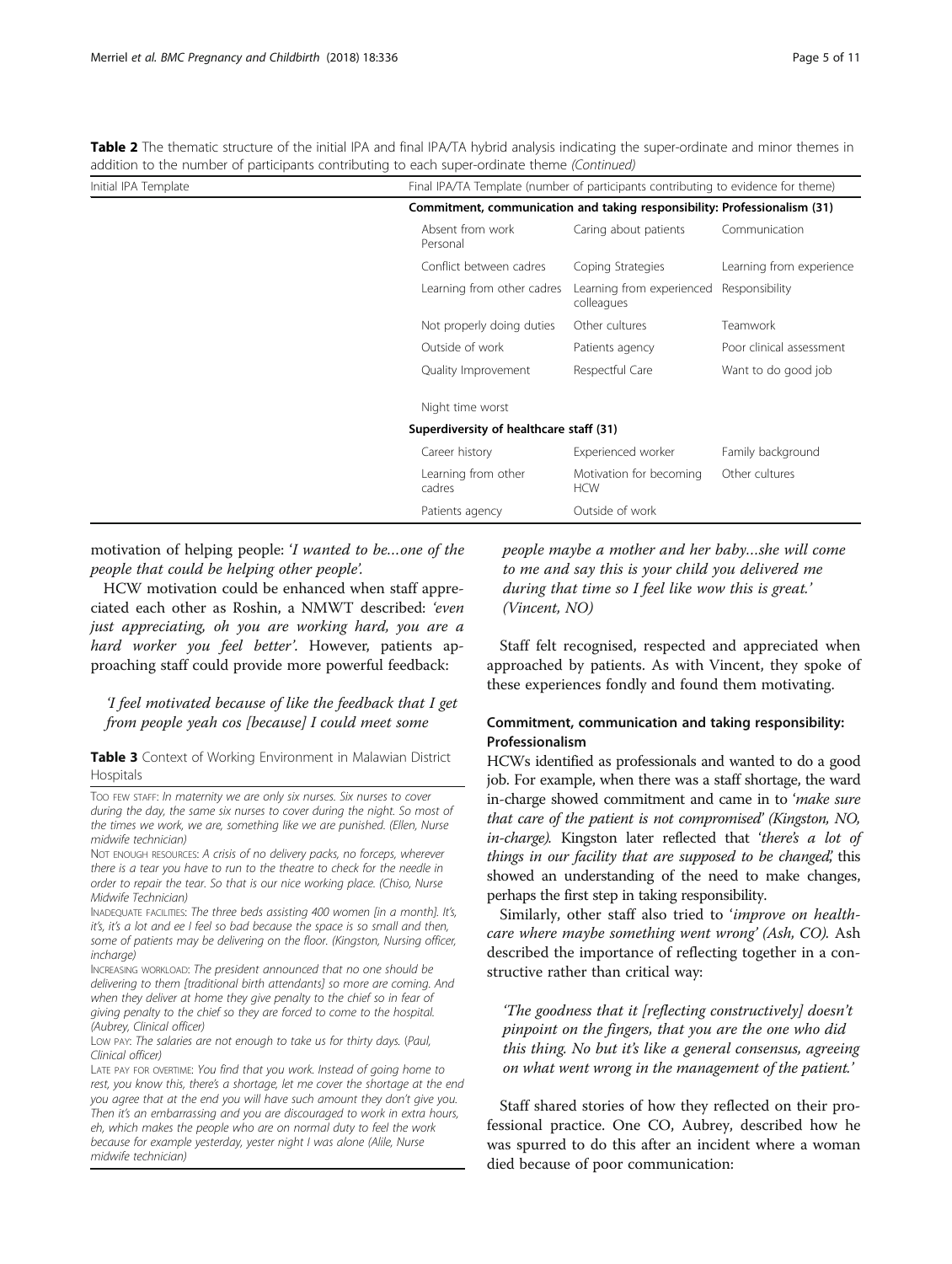'So, he did spinal anaesthesia and I think it went high, then when I was cutting the abdomen, I saw dark blood, but I didn't communicate to the anesthetist that the patient's blood is deoxygenated, and the patient died.'

He explained how this experience 'touched me' and how 'since then I do communicate'. However, not all staff had such negative experiences informing their professionalism. For example, Leoni, an NO incharge, shared a positive experience, when she addressed lack of professionalism openly:

'I learned that if you communicate with your people properly, things will actually run smoothly. Because, in the beginning, I saw that people would give so many excuses for not coming to work. That was when we were all new in this ward. Then we had a meeting. We sat down, they told me their problems, we sorted it out. And now when someone gives me an excuse I know that it's genuine cause you can see that there are less absenteeism's.' (Leoni, NO)

As Leoni highlighted, good quality respectful communication enabled problems to be solved within the team. This idea could be invaluable as staff described strained relationships when colleagues behaved unprofessionally. As the matron Violet reported, the COs 'get missing' after ward rounds. Perhaps it is because 'they go to another department but most of the time they are out of the hospital'. This meant that 'when you have got a an emergency, or you have got a very sick patient you have to search for them'. Violet's sentiments were echoed universally by the nursing staff. Chiso, a NMWT, felt 'that's how the bad teamwork comes with the clinicians'. He described how relationships could become strained when nurses call the clinicians: 'we jot down…how we called the clinician[CO] he said he is coming…we called him again he did not come; so they hate those things.'

However, Kaia, a patient attendant, described how people working together 'can't agree on everything' but they needed to behave in a professional manner and 'concentrate on the positive things and meeting the goal for our jobs'.

# Treating patients well; physically, psychologically, spiritually

Theresa, NMWT, described how as a professional 'you need to care psychologically, socially, physically….spiritually' for your patients. This meant providing high quality, respectful care, which could be challenging especially when 'the women sometimes they irritate you' (Alile, NMWT). Natasha, a CO, recognised that this was challenging for some staff because 'they will come with their own problems at home' but still she doesn't 'think you can just come here and start shouting at everyone it's not on'. Alile described how instead 'you just make your heart to calm'.

Conflict between cadres impacted on quality of care for patients who, according to Francis a CO 'overstay at the hospital' due to 'our absence' because 'there is no one to work on them'. This forced staff to work outside their zone of competence, resulting in increased workload and poorer patient care:

'Patients rush to the wards. Can you please assist us, the clinician is not there. So we are the ones may be admitting the patients, prescribing drugs…clinicians are the ones who know more about drugs than a nurse.' (Rachel, NMWT).

Perhaps because the 'clinician [CO]...is not coming'(-Brenda, NMWT), nurses needed to make clinical decisions. Victor, CO, described how he operated on patients without assessing them because the patient 'is already there'. To compound this issue, there was delay, because nurses believed they were more skilled than clinicians and so called for help only when 'maybe we have failed that' (Vincent NO).

# Continuing development to increase independence, recognition and prospects

Many HCWs like Kingston, NO, felt they 'need to go back to school to further my education'. This motivation could have been driven by a desire to help patients, but in many cases, upgrading provided the opportunity to improve job prospects: 'there are better salaries than what I am getting here now' (Rhoda, NMWT).

Upgrading was not easy. Staff often have to go back to secondary school. Getting a first degree was still a 'challenge' but according to Marshall, a CO 'after first degree the world is open here in Malawi'. The competition for places to upgrade was fierce and many like, Alile, NMWT, felt that 'the chance is very low'.

HCWs recognised that 'experience is a good teacher' (Pricilla, NMWT). They appreciated learning from each other and learning something from a lower cadre could be particularly memorable: 'suturing itself I was taught by a maid [patient attendant]…I still remember that suturing even though the patient attendant doesn't know suturing but since they have been there for years' (Natasha, CO).

# Incentives motivate, meet needs and encourage implementation

In terms of continuing development training sessions were inextricably linked to attendance allowances as Rachel, NMWT, described: 'It's the same like when you train your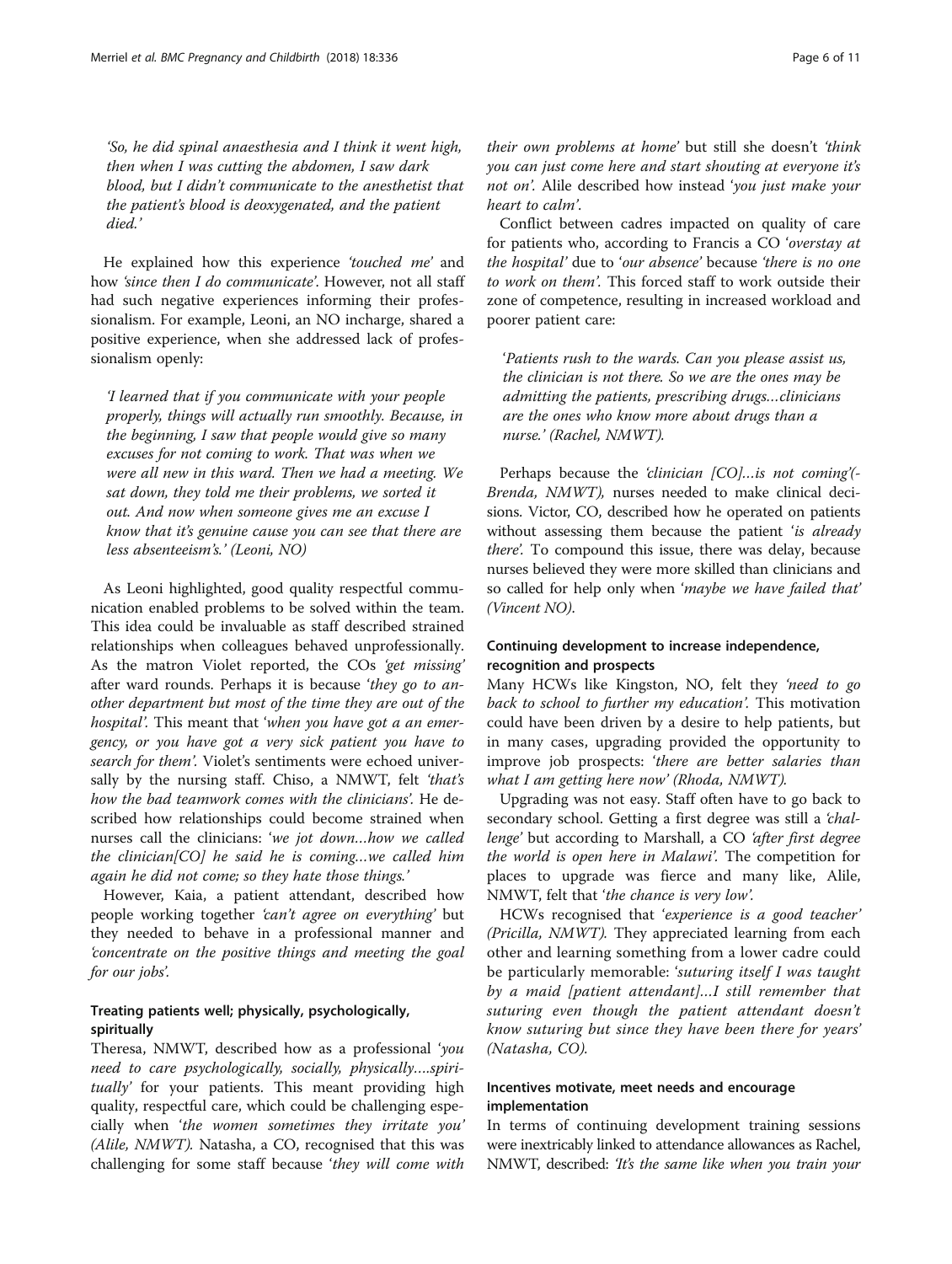child to eat breakfast every day before he goes to school he is needs to take breakfast…The other day when you are not going to prepare breakfast for that child that child won't be happy...we got used already to get an allowance after a training.'

HCWs wanted allowances because they 'could have been at home, doing some other things that could have brought us some monies' (Sasha, NMWT). Training sessions often resulted in more work, implementing interventions. Ellen, NMWT, felt that without incentives 'they say I haven't received anything I will work as I am supposed to work so they don't even implement those things'.

There was a feeling of unfairness about training sessions, according to CO Aubrey, 'they don't balance chances of attending meetings'. Theresa, NMWT described how 'most of the time they consider the registered ones so you are always on duty…so that makes us down'. This could feed into staff becoming demoralised.

### Superdiversity of healthcare staff

Staff came from different perspectives and backgrounds. This multilayered complexity within the population of HCWs reflected superdiversity [[19\]](#page-10-0). Some, like Cynthia, NO, were motivated by 'that feeling of helping others', whilst others were motivated by personal experience. For example, when Francis, CO, was being a guardian to his father he 'wasn't much convinced' with 'the way they were attending…patients'. For others, being a HCW is a job 'I wanted to become an accountant that was my dream…upon been applying to University of Malawi and been left out I had no choice' (Ash, CO).

Staff also had a diverse range of prior experience. For example Francis 'was a teacher myself'. Memory, NMWT, had a wealth of experience, having 'qualified in 1986' and worked in 'different kinds of nursing'. Violet, a matron, saw the importance of experience because staff bring 'new ideas…how they were doing things…in their various hospitals' which could 'assist us to change' and 'learn new things'.

Staff had different challenges at home, especially the women, 'the child is sick…we come here thinking how's my kid at home so sometimes being a working mother… that's a challenge' (Roshin, NMWT).

# Positivity, teamwork and improvisation: Resilience

HCWs display resilience, an ability to cope with the difficult conditions in which they work. For some, this resilience is rooted in motivation and professionalism, or for others resilience is grounded in their self-belief. For example, Kennedy and NO, shows the vision that drives him: 'I always believe...I could be that person, that single person that could bring change'.

Some practical things helped staff in their working lives. Marshall, CO, described how 'you should do cover' when 'my friend has going out'. Whilst the negative aspects of absenteeism are undeniable, having supportive workmates to rely on when you needed to 'it really helps'. Cynthia, NO, described, how the incharge's put 'experienced people and working with inexperienced' so that the ward 'does not want'.

Cynthia described another important coping mechanism, teamwork, whereby 'all the resources are put to where it's busy' so once 'they've finished doing their work in postnatal ward, they have to assist in labour ward'. This idea of building resilience by learning from experienced staff is described by Yvonne a doctor. She takes the opportunity to learn skills from a consultant, so she can be more resilient as a doctor, coping alone in future:

# I always try to not be a superhero…I would rather a consultant watch...next time I'm faced with that situation I know exactly what to do.

Personal resilience could be built, for example by diversifying income as described by Natasha, CO, 'I have a shop in town'. Whilst some have extra jobs that resulted in absenteeism, others like Natasha were able to manage their extra earning around work 'most of the time is her who takes care I just go there for stock taking and everything'.

Family builds resilience as staff have to 'actually find some time to go visit the family'(Paul CO). Staff could also ensure that they coped by asking 'for an off to rest' (Rhoda, NMWT). The general ebb and flow of clinical work could help as sometimes it was quiet 'yesterday we only had a single patient, so I was just seated there'.

Finally, HCWs 'are socially people who are respected so being a nurse, it's good'(Kingston NO). This positive reception, bolstered staff morale and built their resilience.

### **Discussion**

Maternity HCWs in Malawi are delivering care within a challenging environment and whilst navigating complex interpersonal relationships. These factors make work life challenging and erode the ability to provide excellent patient care. Despite this, staff seemed intrinsically motivated and draw on their resilience as a person and a team to care for their patients.

### Strengths and limitations

A strength of this study is that it provides insight into a cross section of district level hospitals in Malawi. The complementary IPA and TA approaches allow an in depth understanding of the data whilst incorporating the breadth of responses.

Whilst these facilities were based only in two districts, and with a limited number of staff, staff of all cadres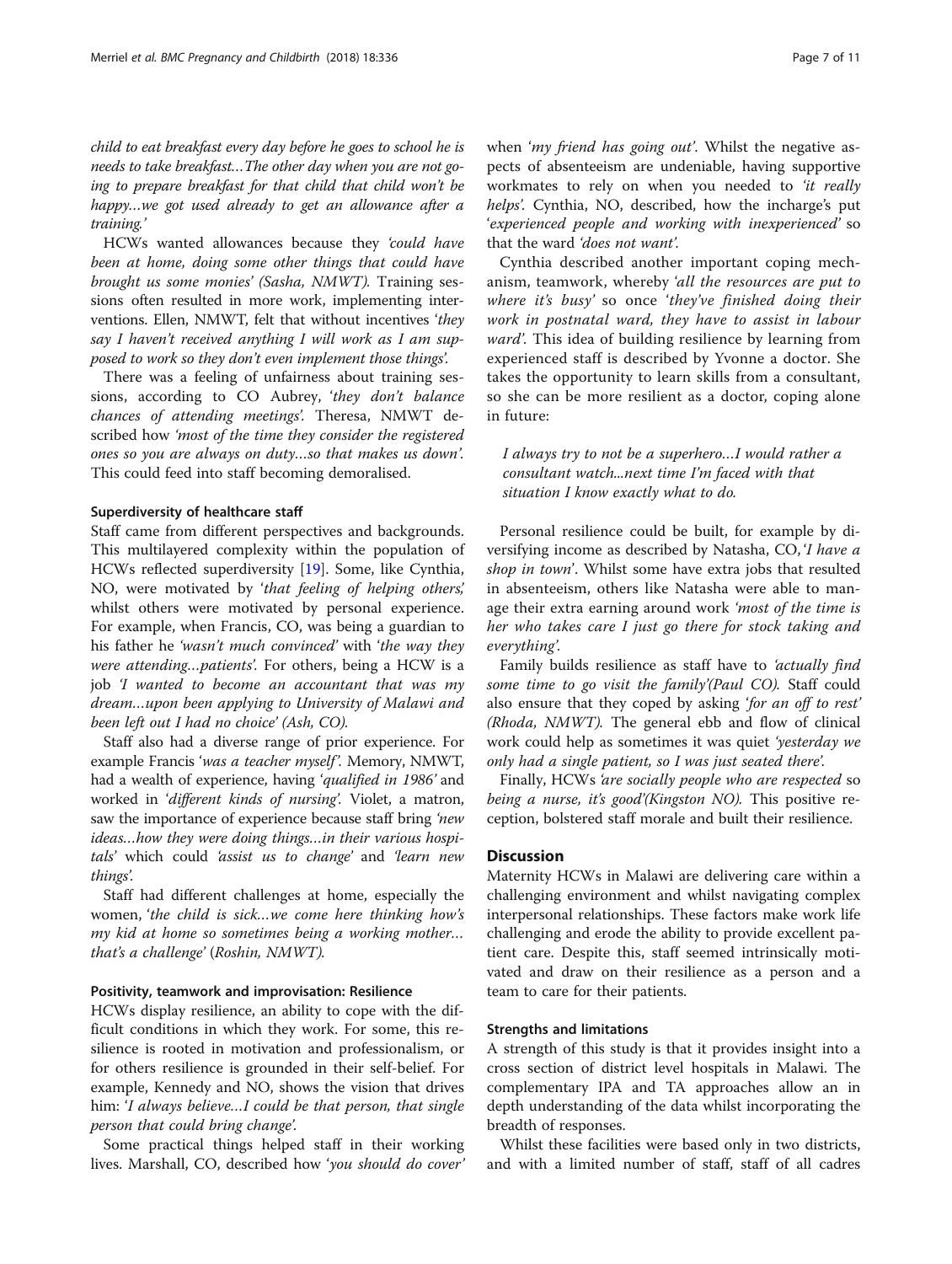were invited to share their views. However, due to time and resource constraints, no ward clerks and only a few doctors and auxiliaries participated in the interviews. Having said this, when conducting the template analysis for the final 13 interviews, no new themes emerged. This may suggest that our sample did enable us to gain a good picture of the experience of healthcare workers.

Despite this small sample size, the findings of the study are in-keeping with similar studies in low-resource countries. This may mean that the findings could be considered useful in other comparable settings.

### Interpretation

Well-functioning interpersonal relationships are vital to delivering care, however, a functioning health system also requires thoughtful health policy and resources. This is illustrated using the health systems bicycle (Fig. 1).

For the health system to travel towards high quality care all components must function well. When considering the inter-relational aspects within the health system, each 'spoke' is important to ensuring the wheel can keep turning, as is each element identified in this study important for HCWs. Learning from each element and developing positive solutions to strengthen each 'spoke', can allow for better support for working lives and patient care. Unlike the 'health resources' wheel, many of the solutions to improve interrelatedness require no or few additional resources, but instead personal commitment from healthcare workers and a supportive framework of health policy. With this in mind ten recommendations have been developed.

These ten recommendations are grouped within the three domains of individual inter-relational issues, leadership and healthcare system (Table [4\)](#page-8-0). The individual's contribution to improving relationships at work form the first five recommendations:

- (1) Staff feel that they work in a hierarchical system which demoralises them as individuals and weakens teams, treating each other with greater respect could go some way to improving this.
- (2) Further motivation could be fostered by openly appreciating colleagues.
- (3) Being available when other members of staff need you may be more challenging, as HCWs are operating within difficult personal circumstances too, but it would improve relationships between staff and care for patients.
- (4) Once with a patient, performing a systematic clinical assessment can improve clinical decision-making.
- (5) Communicating clearly can improve patient outcomes and increase the likelihood of a satisfying good outcome.

The next two recommendations require leaders to contribute to make a positive difference to relationships at work:

- (6) Leaders need to take a motivational, rather than belittling approach to supervising staff and perhaps most importantly,
- (7) Leaders should lead by example. By leaders avoiding clinical work staff cannot be blamed for wanting to escape clinical work. A generation of excellent clinical leaders could provide a foundation for positive change within the health system.

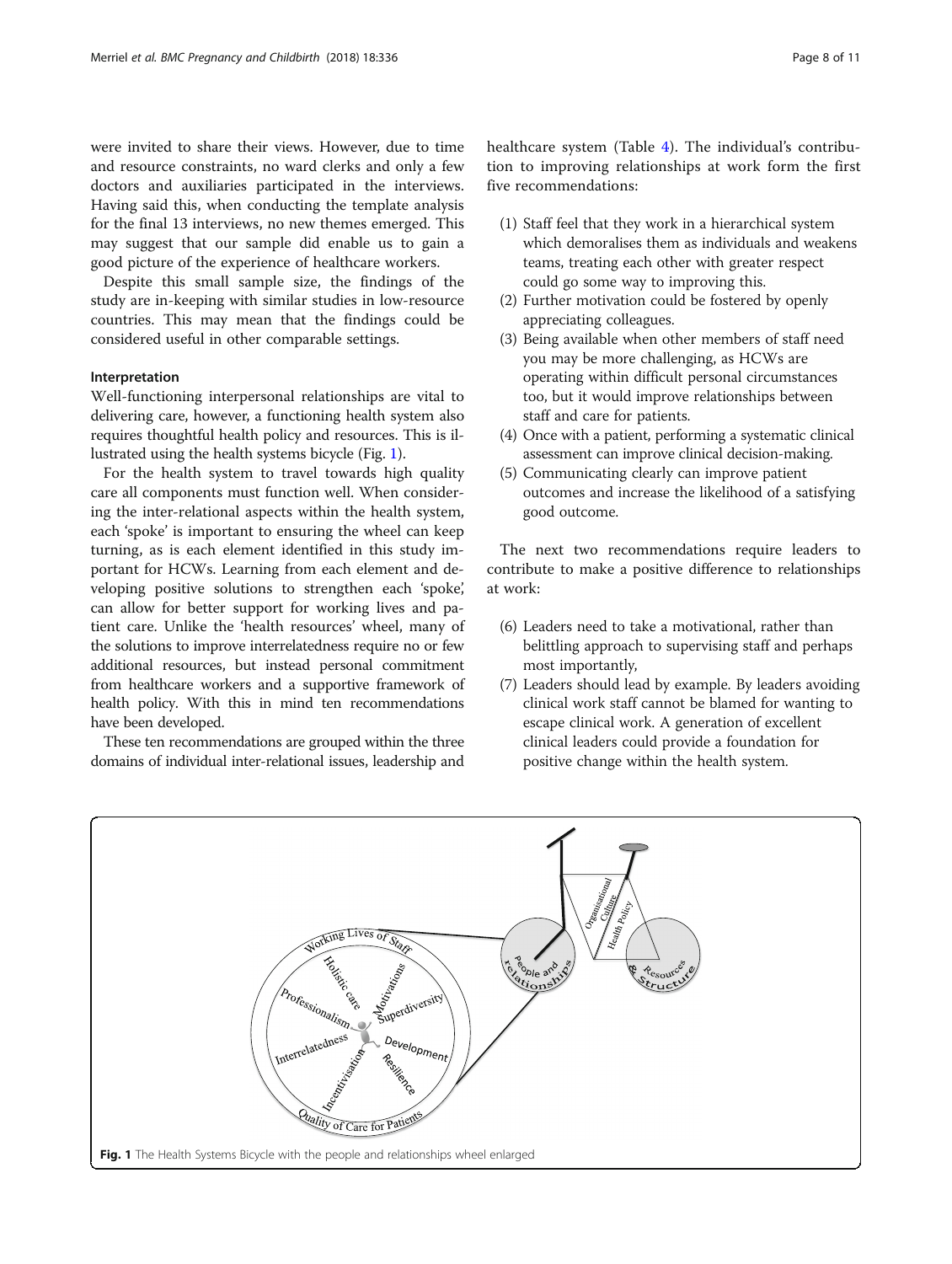<span id="page-8-0"></span>

|  | Table 4 Ten low-cost recommendations to imporve working life for maternity healthcare workers and quality of care for women |
|--|-----------------------------------------------------------------------------------------------------------------------------|
|  |                                                                                                                             |

| Recommendation                                                                                                                                                                    | Evidence from the data                                                                                                                                                                                                                                                                                                                                                                                                                                                                                                                                                                                                   | Studies with related findings                                                                          |
|-----------------------------------------------------------------------------------------------------------------------------------------------------------------------------------|--------------------------------------------------------------------------------------------------------------------------------------------------------------------------------------------------------------------------------------------------------------------------------------------------------------------------------------------------------------------------------------------------------------------------------------------------------------------------------------------------------------------------------------------------------------------------------------------------------------------------|--------------------------------------------------------------------------------------------------------|
| All Staff Should                                                                                                                                                                  |                                                                                                                                                                                                                                                                                                                                                                                                                                                                                                                                                                                                                          |                                                                                                        |
| 1: show respect towards all colleagues regardless<br>of their educational background and gender                                                                                   | the qualifications also play some some role in<br>um actually weakening the teams. Because<br>people think ahh why should I be taking knowl,<br>i mean ideas from you, why should I be taking<br>decisions from him? I think I'm more superior<br>in terms of qualification. Paul, Clinical officer                                                                                                                                                                                                                                                                                                                      | Chimwaza 2014 [22]                                                                                     |
| 2:  express appreciation to their colleagues of<br>all cadres                                                                                                                     | if he sees that you have done something great<br>on the patient, he says you've managed patients<br>very well. He used to say thatIt makes me feel<br>happy. You feel encouraged that I should do<br>even more than this. Fanny, Clinical officer                                                                                                                                                                                                                                                                                                                                                                        | Mathauer 2006 [28]                                                                                     |
| 3:  be available to perform clinical duties as per<br>their job role                                                                                                              | I think its being selfish yea because sometimes<br>when they are on call let's say during the night,<br>you phone them, they can't even res respond<br>to their phones. Rachel, Nurse Midwife technician                                                                                                                                                                                                                                                                                                                                                                                                                 | Chodzaza 2010 [20]                                                                                     |
| 4:  perform systematic clinical assessments<br>when indicated                                                                                                                     | maybe you want to examine the patient thoroughly<br>but say ah am tired. Just take out your tongue<br>I just want to see if you are pale or not. Ah she's<br>fine and you continue writing something instead<br>of doing thorough examination Fanny, Clinical officer                                                                                                                                                                                                                                                                                                                                                    |                                                                                                        |
| 5:  communicate clearly about clinical issues to<br>each other                                                                                                                    | they don't allow to go together to see patients so<br>they just let you to go alone. Writing your plans in<br>the files of patients. Then they just do it what you<br>have written so come tomorrow the same thing,<br>nothing has happened. So you again write may be<br>take, check a full blood count. Come tomorrow, no<br>sample taken so that's what happens Aubrey,<br>Clinical officer                                                                                                                                                                                                                           | Bhattacharyya 2015 [30]                                                                                |
| Leaders should                                                                                                                                                                    |                                                                                                                                                                                                                                                                                                                                                                                                                                                                                                                                                                                                                          |                                                                                                        |
| 6: take a supportive approach to all education<br>and supervision with a focus on highlighting the<br>positives and providing constructive criticism                              | if the management would be flat out encouraging<br>and if in like there's this like with performance appraisals<br>if you have done, done a good job you get appraised,<br>not with money, but just maybe just somebody patting<br>you at the back' well done' you continue. Or ok you<br>have done better but what if you'd do it this way next<br>time so you'll be much more better than this. I think that<br>kind of comment, of spirit is lacking in the management.<br>Victor, Clinical officer                                                                                                                   | Mathauer 2006 [28]<br>Bradley 2009 [21]                                                                |
| 7:  lead by example                                                                                                                                                               | They[leaders] are not supposed to be staying in the office<br>the whole week, the whole month without going to the<br>ward and seeing what's happening there.<br>Cynthia, Nursing officer                                                                                                                                                                                                                                                                                                                                                                                                                                | Mathauer 2006 [28]                                                                                     |
| The system should                                                                                                                                                                 |                                                                                                                                                                                                                                                                                                                                                                                                                                                                                                                                                                                                                          |                                                                                                        |
| 8 have a transparent and fair process for selection<br>to upgrade or attend training sessions/workshops/<br>seminars/                                                             | when it's saying that everyone, eve every nurse should be<br>trained, we do. But it's when they say we need only two<br>nurses to be trained on this, then there is also favoritisms.<br>Alile, Nurse midwife technician                                                                                                                                                                                                                                                                                                                                                                                                 | Songstad 2011 [31]<br>Manafa 2009 [24]<br>Mathauer 2006 [28]<br>Wurie 2016 [25]<br>Chimwanza 2014 [22] |
| 9:  ensure that any training offered to staff is driven<br>by the skills and knowledge staff need and desire,<br>rather than attendance being motivated only by<br>the incentives | I was supposed to be to train people for tubal ligation<br>and other family planning methods. And they were<br>booked in a hotel they said everything is being paid<br>for what they will be given back is their transport so<br>the same day the people said we cannot just be staying<br>here, this is like away from home its like we are having<br>now two houses we have to manage our home<br>there we are here so they said not giving you are<br>not going to give us anything it will not be possible<br>so the training was cancelled the same day everybody<br>goes back. Natasha, Clinical officer, incharge | Manafa 2009 [24]<br>Mathauer 2006 [28]                                                                 |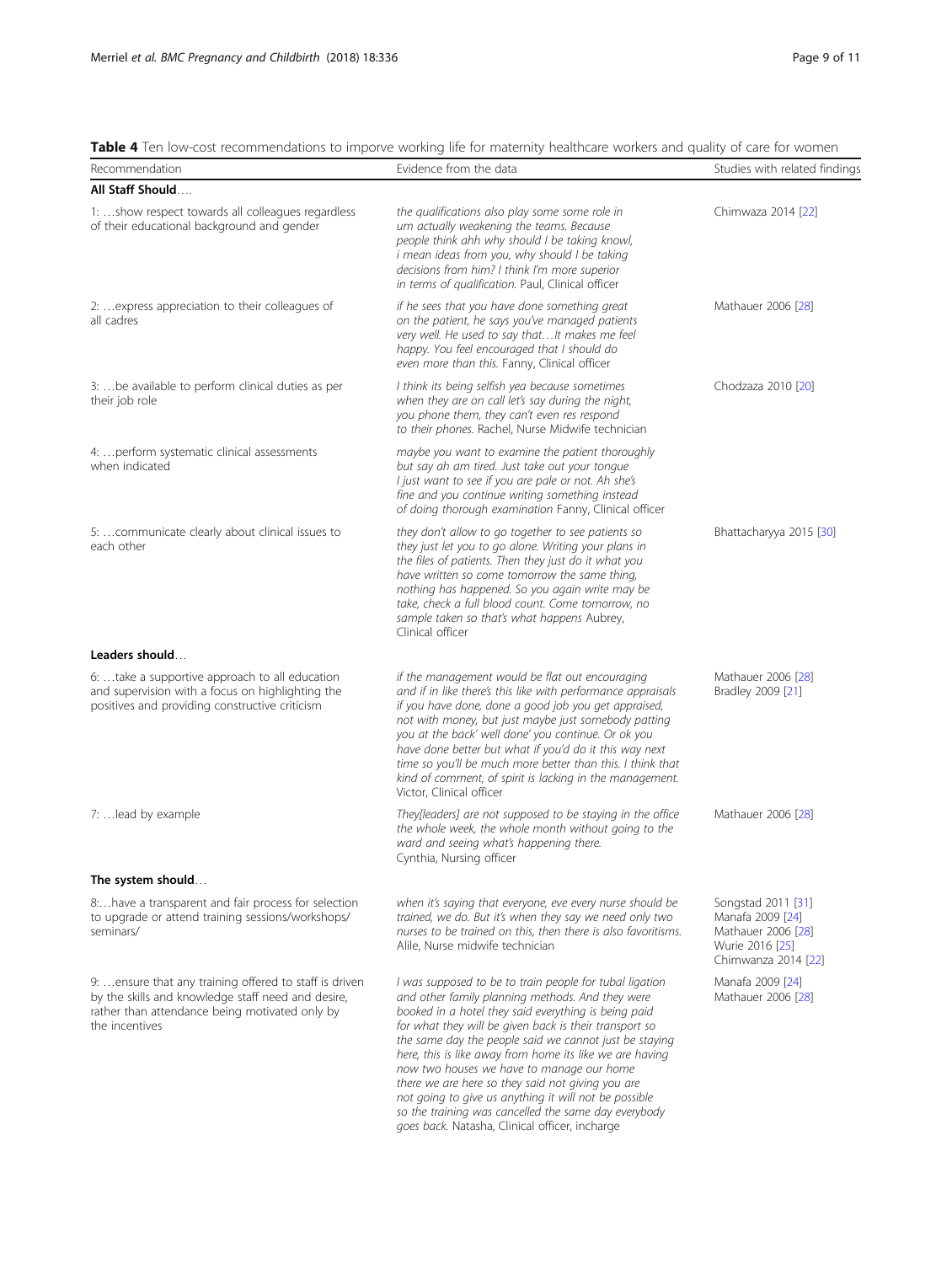<span id="page-9-0"></span>Table 4 Ten low-cost recommendations to imporve working life for maternity healthcare workers and quality of care for women (Continued)

| Recommendation                                                                                                 | Evidence from the data                                                                                                                                                                                                                                                                                                                                                                                                                                         | Studies with related findings |
|----------------------------------------------------------------------------------------------------------------|----------------------------------------------------------------------------------------------------------------------------------------------------------------------------------------------------------------------------------------------------------------------------------------------------------------------------------------------------------------------------------------------------------------------------------------------------------------|-------------------------------|
| 10:  carry out rotations or relocations of staff<br>according to clinical need rather than any<br>other agenda | like currently the the labour ward has no HTC[HIV testing<br>and counselling] provider and the all the nurses all of us<br>that are working there we are not trained in doing HIV<br>testing and counsellingyeah so, it's always a challenge,<br>there are some women which we are missing yeahit's<br>almost a year nowthey are usually a dispersed to other<br>departments during the time they are doing the rotation<br>Vincent, Nursing officer, incharge |                               |

The final three recommendations need to occur at the level of the health system:

- (8) Perceived unfairness in selection for training and further education demoralises staff. Creating a transparent and fair system for selection could alleviate some of these feelings.
- (9) As illustrated in the incentives theme, staff value allowances more than the training, ensuring training is targeted to staff needs could begin to address this issue. For this to change staff, the government and donors will need to develop an open dialogue.
- (10)When staff are relocated in the regular re-assignments that occur, the clinical needs of the hospital and district must be a priority but staff's personal needs should also be considered. HCWs are not generic, they have different specialist skills and experience. Appreciating this could improve the skill-mix of staff enabling better patient care and senior support.

Additional evidence for each of these ten recommendations is presented in Table [4](#page-8-0) where you can see that many of these observations are not new or confined to Malawi. However, to our knowledge these strategies have not been collected as a suite of low-cost recommendations. For example, studies from Malawi [[20](#page-10-0)–[24](#page-10-0)] and elsewhere [[25](#page-10-0)–[28](#page-10-0)] show that HCWs would like access to training opportunities, supportive supervision and appreciation from their colleagues.

# Conclusions

This study has provided an insight into the working lives of maternity healthcare workers in Malawi at an important time. The international maternal health community is shifting its focus onto the Global Strategy for Women, Children and Adolescents. The ten low-cost strategies identified in this study could be used to address two of the strategic priorities for ending preventable maternal and newborn mortality and stillbirths: strengthening care around the time of birth and strengthening health systems [[29](#page-10-0)].

### Additional File

[Additional file 1:](https://doi.org/10.1186/s12884-018-1960-5) Topic Guide. Topic quide and prompts to understand working life experience of healthcare workers in Malawi. (DOCX 12 kb)

#### Abbreviations

CO: Clinical officer; HCWs: Health care workers; IPA: Interpretative phenomenological analysis; NMWT: Nurse midwife technician; NO: Nursing officer; TA: Template analysis; WHO: World Health Organization

#### Acknowledgements

Thank you to all the staff who took their time to participate in the study and feedback on the initial themes. Thanks also go to Zione Dembo, Allan Mchenga and Rashid Deula for transcribing the interviews and Nicola Smith for finalising the transcriptions for analysis.

#### Funding

This study was funded jointly by Ammalife a UK registered charity and a seedcorn grant from the Institute for Research into Superdiversity at the University of Birmingham. The fees for Open Access Publication of this article were kindly provided by the University of Birmingham. The funding bodies had no role in the design of the study, collection, analysis or interpretation of the data or writing of the manuscript.

#### Availability of data and materials

The datasets used and/or analysed during the current study are available from the corresponding author on reasonable request.

#### Authors' contributions

AMe and AC conceived the study, the methodology was developed by AMe, AC, JH, ML. AMe carried out the interviews. AMe and ML analysed the interviews, AC, JH, AMa contributed to theme development. AMe wrote the first draft of the manuscript and all other authors edited the manuscript. All authors read and approved the final manuscript.

#### Ethics approval and consent to participate

Ethical approval was obtained from the University of Malawi College of Medicine Research Ethics Committee on 27th February 2015 (number P.09/14/1635-). In addition, University of Birmingham ethics approval was obtained prior to this on 30th October 2014 (ERN\_14–0878).

Participants were provided with a participant information sheet and asked to sign a consent form prior to the interviews being undertaken. Pseudonyms were allocated to each participant to maintain their anonymity.

#### Consent for publication

Not Applicable

#### Competing interests

The authors declare that they have no competing interests.

#### Publisher's Note

Springer Nature remains neutral with regard to jurisdictional claims in published maps and institutional affiliations.